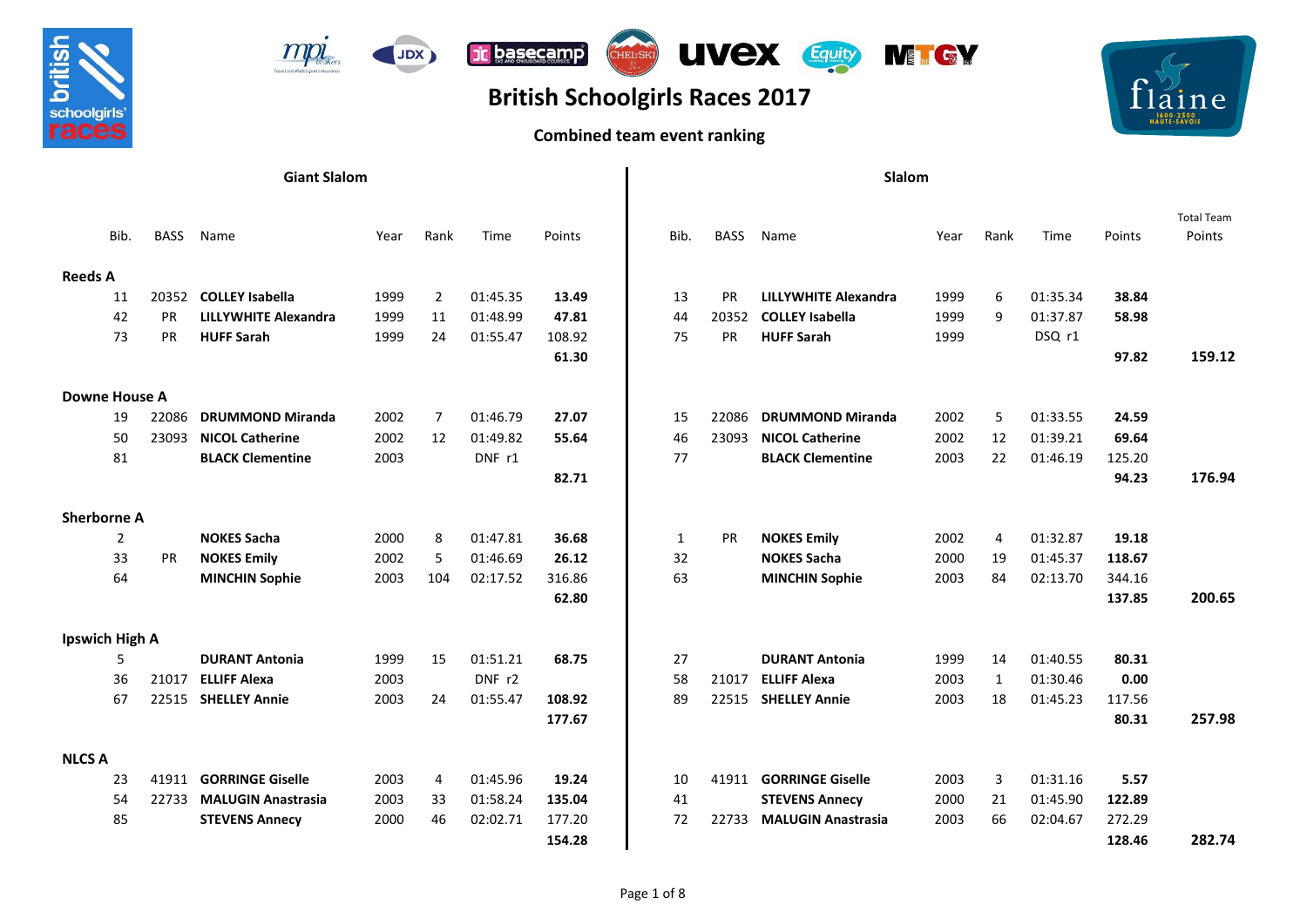| <b>Surbiton High A</b>   |       |                              |      |              |          |        |                |           |                              |      |                |          |        |
|--------------------------|-------|------------------------------|------|--------------|----------|--------|----------------|-----------|------------------------------|------|----------------|----------|--------|
| 27                       | 21535 | <b>HYDE Gussie</b>           | 2000 | 10           | 01:48.49 | 43.10  | 16             | 21535     | <b>HYDE Gussie</b>           | 2000 | 15             | 01:41.10 | 84.69  |
| 58                       | 20602 | <b>SMIDT-WALLIS Brielle</b>  | 2000 | 28           | 01:56.59 | 119.48 | 47             | 20602     | <b>SMIDT-WALLIS Brielle</b>  | 2000 | $\overline{7}$ | 01:35.99 | 44.02  |
| 89                       | PR    | <b>CHRISTOPHER Rebecca</b>   | 1998 | 34           | 01:59.02 | 142.40 | 78             | <b>PR</b> | <b>CHRISTOPHER Rebecca</b>   | 1998 | 23             | 01:46.22 | 125.44 |
|                          |       |                              |      |              |          | 162.58 |                |           |                              |      |                |          | 128.71 |
|                          |       |                              |      |              |          |        |                |           |                              |      |                |          |        |
| <b>New Hall A</b>        |       |                              |      |              |          |        |                |           |                              |      |                |          |        |
| 8                        | 23069 | <b>LANDER Isabelle</b>       | 2002 | $\mathbf{1}$ | 01:43.92 | 0.00   | 8              | 23069     | <b>LANDER Isabelle</b>       | 2002 | 17             | 01:44.40 | 110.95 |
| 39                       | 22536 | <b>MCLEISH Alice</b>         | 2000 | 39           | 02:00.72 | 158.43 | 39             | 22536     | <b>MCLEISH Alice</b>         | 2000 | 10             | 01:38.81 | 66.46  |
| 70                       | 21925 | <b>MCLEISH Emily</b>         | 2003 | 30           | 01:56.79 | 121.37 | 70             | 21925     | <b>MCLEISH Emily</b>         | 2003 |                | DSQ r1   |        |
|                          |       |                              |      |              |          | 121.37 |                |           |                              |      |                |          | 177.41 |
| <b>Moreton Hall A</b>    |       |                              |      |              |          |        |                |           |                              |      |                |          |        |
| 1                        |       | <b>BROWN Alysha</b>          | 2002 | 13           | 01:49.88 | 56.20  | 23             |           | <b>BROWN Alysha</b>          | 2002 | 8              | 01:37.28 | 54.28  |
| 32                       |       | <b>BROWN Charlotte</b>       | 2003 | 26           | 01:55.58 | 109.96 | 54             |           | <b>BROWN Charlotte</b>       | 2003 | 34             | 01:50.32 | 158.07 |
| 63                       |       | <b>REEVES Freva</b>          | 2002 | 36           | 01:59.79 | 149.66 | 85             |           | <b>REEVES Freya</b>          | 2002 | 59             | 02:00.10 | 235.91 |
|                          |       |                              |      |              |          | 166.16 |                |           |                              |      |                |          | 212.35 |
| <b>Wycombe Abbey A</b>   |       |                              |      |              |          |        |                |           |                              |      |                |          |        |
| 3                        |       | <b>JANI Alisha</b>           | 1999 | 6            | 01:46.70 | 26.22  | 50             |           | <b>POINTS Madeline</b>       | 2002 | 16             | 01:42.16 | 93.12  |
| 34                       |       | <b>McKIMM Lydia</b>          | 2003 | 20           | 01:53.28 | 88.27  | 81             |           | McKIMM Lydia                 | 2003 | 30             | 01:48.39 | 142.71 |
| 65                       |       | <b>POINTS Madeline</b>       | 2002 | 22           | 01:54.53 | 100.06 | 151            |           | <b>ROSE Imogen</b>           | 2001 |                | DSQ r1   |        |
|                          |       |                              |      |              |          | 114.49 |                |           |                              |      |                |          | 235.83 |
|                          |       |                              |      |              |          |        |                |           |                              |      |                |          |        |
| <b>Guildford High A</b>  |       |                              |      |              |          |        |                |           |                              |      |                |          |        |
| 24                       | 21101 | <b>WEEKS Georgia</b>         | 2001 | 17           | 01:51.61 | 72.52  | 3              | 21101     | <b>WEEKS Georgia</b>         | 2001 | 11             | 01:39.07 | 68.53  |
| 55                       | 21400 | <b>WEEKS Ella</b>            | 2004 | 27           | 01:56.09 | 114.77 | 34             | <b>PR</b> | <b>SEBO Sam</b>              | 1999 | 43             | 01:55.52 | 199.46 |
| 86                       | PR    | <b>SEBO Sam</b>              | 1999 | 84           | 02:11.17 | 256.98 | 65             | 21400     | <b>WEEKS Ella</b>            | 2004 | 25             | 01:46.67 | 129.02 |
|                          |       |                              |      |              |          | 187.29 |                |           |                              |      |                |          | 197.55 |
| <b>St Mary's Ascot A</b> |       |                              |      |              |          |        |                |           |                              |      |                |          |        |
| 25                       |       | <b>PALMER-TOMKINSON Indi</b> | 1999 | 14           | 01:49.93 | 56.68  | $\overline{2}$ |           | <b>JABRE Gabrielle</b>       | 1998 | 13             | 01:40.21 | 77.60  |
| 56                       |       | <b>JABRE Gabrielle</b>       | 1998 | 41           | 02:01.77 | 168.33 | 33             |           | <b>PALMER-TOMKINSON Indi</b> | 1999 |                | DSQ r1   |        |
| 87                       |       | <b>HENDERSON Cordelia</b>    | 2001 | 42           | 02:01.91 | 169.65 | 64             |           | <b>HENDERSON Cordelia</b>    | 2001 | 41             | 01:55.21 | 196.99 |
|                          |       |                              |      |              |          | 225.01 |                |           |                              |      |                |          | 274.59 |
| <b>St Mary's Calne A</b> |       |                              |      |              |          |        |                |           |                              |      |                |          |        |
| 10                       |       | <b>McLINTOCK Hannah</b>      | 1999 | 19           | 01:52.59 | 81.76  | 25             |           | <b>McLINTOCK Georgie</b>     | 2000 | 32             | 01:49.48 | 151.39 |
| 41                       |       | <b>McLINTOCK Georgie</b>     | 2000 |              | DNF r1   |        | 56             |           | <b>McLINTOCK Hannah</b>      | 1999 | 28             | 01:48.17 | 140.96 |
| 72                       |       | <b>SMART Millie</b>          | 1999 | 57           | 02:04.57 | 194.74 | 87             |           | <b>SMART Millie</b>          | 1999 | 65             | 02:03.70 | 264.57 |
|                          |       |                              |      |              |          | 276.50 |                |           |                              |      |                |          | 292.35 |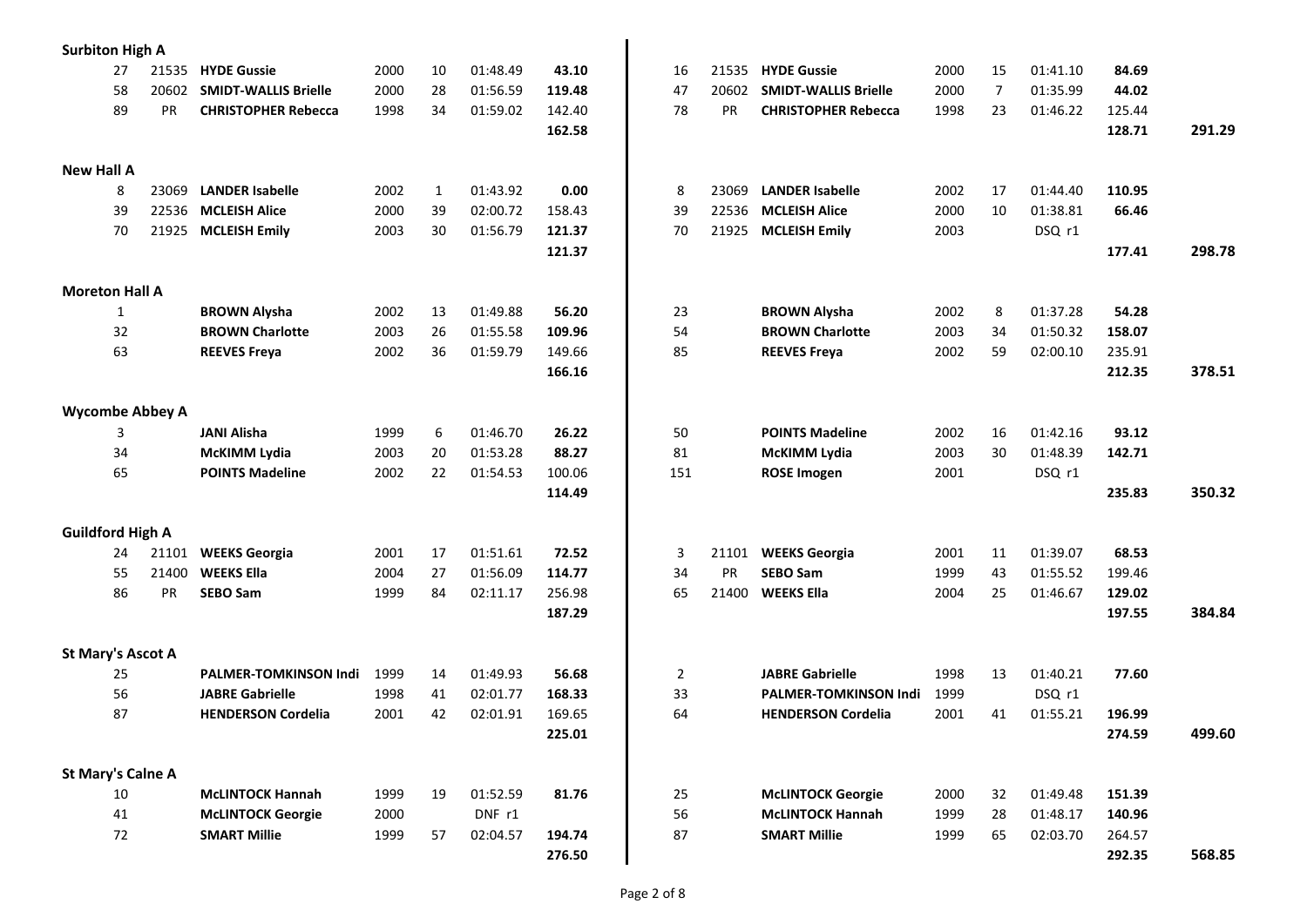| <b>AIGLON A</b>                  |                |                                              |      |     |          |        |     |                |                                               |              |     |          |        |  |
|----------------------------------|----------------|----------------------------------------------|------|-----|----------|--------|-----|----------------|-----------------------------------------------|--------------|-----|----------|--------|--|
| 6                                |                | 20366 CHASTNEY Rebecca                       | 2002 | 16  | 01:51.32 | 69.78  | 17  | 20366          | <b>CHASTNEY Rebecca</b>                       | 2002         | 29  | 01:48.19 | 141.12 |  |
| 37                               |                | <b>VON DER SCHULENBURG C</b>                 | 2000 | 32  | 01:58.01 | 132.87 | 48  |                | VON DER SCHULENBURG (                         | 2000         |     | DSQ r1   |        |  |
| 68                               |                | <b>KIRKPATRICK Alexandra</b>                 | 1999 | 59  | 02:04.85 | 197.38 | 79  |                | <b>KIRKPATRICK Alexandra</b>                  | 1999         | 60  | 02:00.16 | 236.39 |  |
|                                  |                |                                              |      |     |          | 202.65 |     |                |                                               |              |     |          | 377.51 |  |
| <b>Surbiton High B</b>           |                |                                              |      |     |          |        |     |                |                                               |              |     |          |        |  |
| 106                              | 21096          | <b>VERNON Rebecca</b>                        | 2002 | 46  | 02:02.71 | 177.20 | 95  | 21919          | <b>FROST Eleanor</b>                          | 2002         | 33  | 01:49.92 | 154.89 |  |
| 125                              | 21919          | <b>FROST Eleanor</b>                         | 2002 | 58  | 02:04.76 | 196.53 | 114 | 21096          | <b>VERNON Rebecca</b>                         | 2002         | 20  | 01:45.71 | 121.38 |  |
| 144                              | 22144          | <b>BREEN Kate</b>                            | 2001 | 72  | 02:08.23 | 229.25 | 133 | 22144          | <b>BREEN Kate</b>                             | 2001         | 36  | 01:51.73 | 169.29 |  |
|                                  |                |                                              |      |     |          | 373.73 |     |                |                                               |              |     |          | 276.27 |  |
|                                  |                |                                              |      |     |          |        |     |                |                                               |              |     |          |        |  |
| <b>New Hall B</b>                |                |                                              | 2004 | 21  | 01:54.08 | 95.81  | 109 |                |                                               |              | 24  | 01:46.55 | 128.07 |  |
| 95<br>114                        | 21876<br>23091 | <b>MARTIN Allegra</b><br><b>GOULD Lauren</b> | 2002 | 68  | 02:07.22 | 219.73 | 128 | 21876<br>23421 | <b>MARTIN Allegra</b><br><b>HUGHES Sophie</b> | 2004<br>2004 | 55  | 01:59.38 | 230.18 |  |
| 133                              | 23421          | <b>HUGHES Sophie</b>                         | 2004 | 62  | 02:05.71 | 205.49 | 147 | 23091          | <b>GOULD Lauren</b>                           | 2002         | 54  | 01:59.11 | 228.03 |  |
|                                  |                |                                              |      |     |          | 301.30 |     |                |                                               |              |     |          | 356.10 |  |
|                                  |                |                                              |      |     |          |        |     |                |                                               |              |     |          |        |  |
| <b>Wellington A</b>              |                |                                              |      |     |          |        |     |                |                                               |              |     |          |        |  |
| 18                               | 21368          | <b>VESELY Cordelia</b>                       | 1999 | 18  | 01:52.48 | 80.72  | 30  | 21368          | <b>VESELY Cordelia</b>                        | 1999         | 31  | 01:48.61 | 144.46 |  |
| 49                               | 21376          | <b>VESELY Miranda</b>                        | 2002 |     | DNS r1   |        | 61  | 21376          | <b>VESELY Miranda</b>                         | 2002         | 44  | 01:56.14 | 204.40 |  |
| 80                               |                | <b>GATHY Margaux</b>                         | 2001 | 76  | 02:08.79 | 234.53 | 92  |                | <b>GATHY Margaux</b>                          | 2001         | 104 | 02:25.32 | 436.65 |  |
|                                  |                |                                              |      |     |          | 315.25 |     |                |                                               |              |     |          | 348.86 |  |
| <b>Cheltenham A</b>              |                |                                              |      |     |          |        |     |                |                                               |              |     |          |        |  |
| 28                               |                | <b>McKELVIE Rose</b>                         | 2003 | 37  | 02:00.38 | 155.22 | 29  |                | <b>LEUNG Binia</b>                            | 2003         | 35  | 01:50.80 | 161.89 |  |
| 59                               |                | <b>LEUNG Binia</b>                           | 2003 | 40  | 02:01.05 | 161.54 | 60  |                | <b>VON TORKLUS Sophie</b>                     | 2000         | 69  | 02:06.07 | 283.43 |  |
| 90                               |                | <b>VON TORKLUS Sophie</b>                    | 2000 | 49  | 02:03.05 | 180.40 | 91  |                | <b>McKELVIE Rose</b>                          | 2003         | 40  | 01:54.26 | 189.43 |  |
|                                  |                |                                              |      |     |          | 316.76 |     |                |                                               |              |     |          | 351.32 |  |
| <b>Godolphin &amp; Latymer A</b> |                |                                              |      |     |          |        |     |                |                                               |              |     |          |        |  |
| 15                               |                | <b>DYVIK HENKE Sophia</b>                    | 2000 | 9   | 01:48.40 | 42.25  | 4   |                | <b>DYVIK HENKE Sophia</b>                     | 2000         | 42  | 01:55.48 | 199.14 |  |
| 46                               |                | <b>GAY Caroline</b>                          | 2003 | 70  | 02:07.52 | 222.56 | 35  |                | <b>GAY Caroline</b>                           | 2003         | 52  | 01:58.99 | 227.08 |  |
| 77                               |                | <b>GAY Catherine</b>                         | 2003 | 60  | 02:05.31 | 201.71 | 66  |                | <b>GAY Catherine</b>                          | 2003         |     | DSQ r1   |        |  |
|                                  |                |                                              |      |     |          | 243.96 |     |                |                                               |              |     |          | 426.22 |  |
| <b>Downe House B</b>             |                |                                              |      |     |          |        |     |                |                                               |              |     |          |        |  |
| 99                               |                | <b>HALESTRAP Lulu</b>                        | 2003 | 53  | 02:03.78 | 187.29 | 98  |                | <b>HALESTRAP Lulu</b>                         | 2003         | 26  | 01:47.15 | 132.84 |  |
| 118                              |                | <b>GLOVER Emily</b>                          | 2003 | 45  | 02:02.55 | 175.69 | 117 |                | <b>GLOVER Emily</b>                           | 2003         | 57  | 01:59.73 | 232.97 |  |
| 137                              |                | <b>MCDOUGALL Matilda</b>                     | 2003 | 107 | 02:20.17 | 341.85 | 136 |                | <b>MCDOUGALL Matilda</b>                      | 2003         | 80  | 02:11.75 | 328.64 |  |
|                                  |                |                                              |      |     |          | 362.98 |     |                |                                               |              |     |          | 365.81 |  |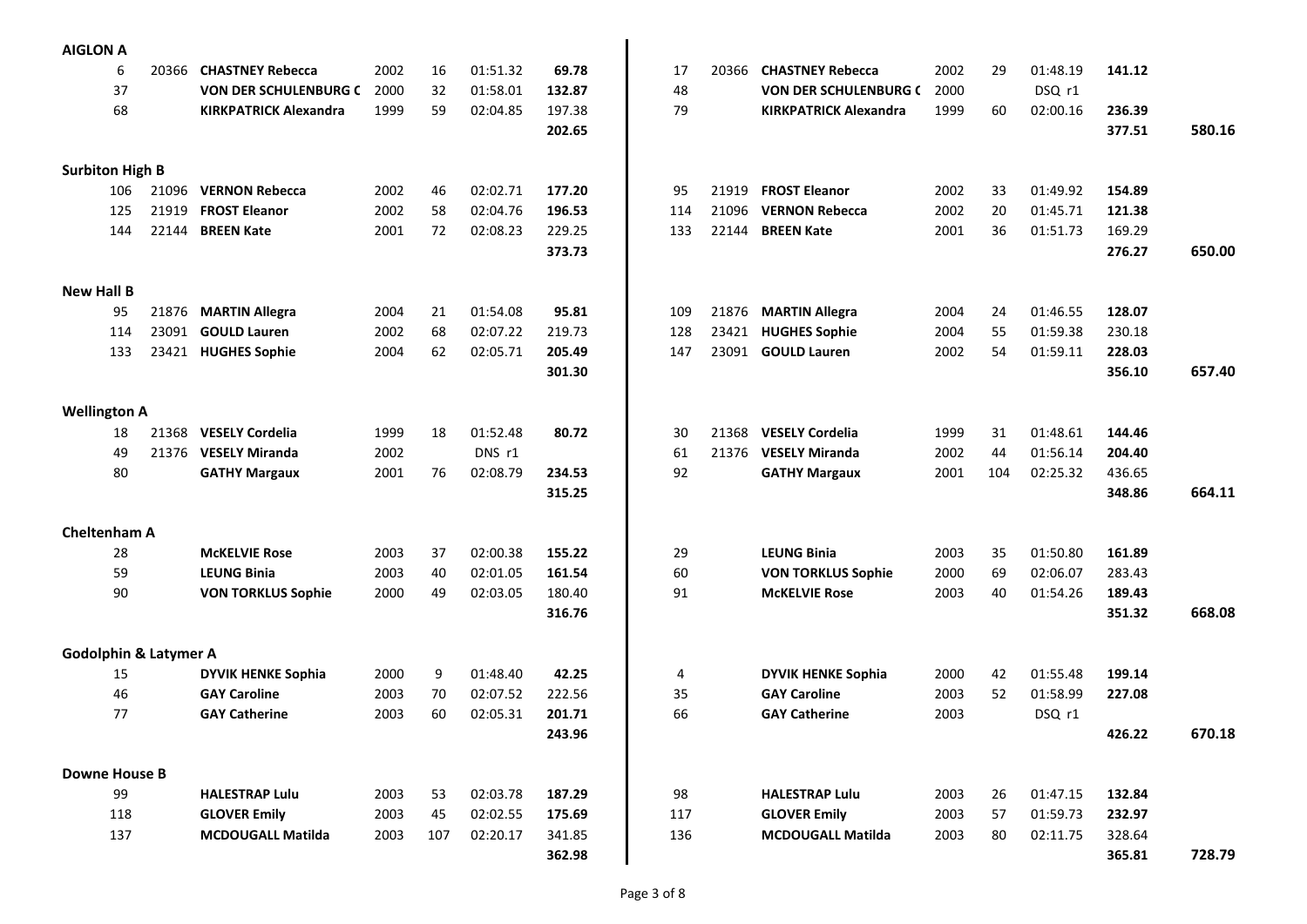| <b>Reeds B</b>                   |           |                                             |              |          |          |                  |          |           |                                             |              |                |                      |        |
|----------------------------------|-----------|---------------------------------------------|--------------|----------|----------|------------------|----------|-----------|---------------------------------------------|--------------|----------------|----------------------|--------|
| 111                              |           | <b>SMITH Lauren</b>                         | 1999         | 71       | 02:08.19 | 228.87           | 102      |           | <b>MEYLER Anna</b>                          | 1999         |                | DNF r2               |        |
| 130                              | <b>PR</b> | <b>TREW Eleanor</b>                         | 1999         | 65       | 02:06.55 | 213.41           | 121      |           | <b>SMITH Lauren</b>                         | 1999         | 37             | 01:52.09             | 172.16 |
| 149                              |           | <b>MEYLER Anna</b>                          | 1999         | 43       | 02:02.11 | 171.54           | 140      | PR        | <b>TREW Eleanor</b>                         | 1999         | 45             | 01:56.50             | 207.26 |
|                                  |           |                                             |              |          |          | 384.95           |          |           |                                             |              |                |                      | 379.42 |
|                                  |           |                                             |              |          |          |                  |          |           |                                             |              |                |                      |        |
| <b>Heathfield A</b>              |           |                                             |              |          | 01:56.61 |                  |          |           |                                             |              |                |                      |        |
| 17<br>48                         |           | <b>REID Catharine</b><br><b>LUMLEY Thea</b> | 2001<br>1998 | 29<br>69 | 02:07.48 | 119.67<br>222.18 | 12<br>43 |           | <b>REID Catharine</b><br><b>LUMLEY Thea</b> | 2001<br>1998 | 47<br>89       | 01:57.11<br>02:16.05 | 212.12 |
|                                  |           |                                             |              |          |          |                  |          |           | <b>TROMANS Alex</b>                         |              |                |                      | 362.87 |
| 79                               |           | <b>TROMANS Alex</b>                         | 2001         |          | DNF r1   |                  | 74       |           |                                             | 2001         | 67             | 02:04.83             | 273.56 |
|                                  |           |                                             |              |          |          | 341.85           |          |           |                                             |              |                |                      | 485.68 |
| <b>Woldingham A</b>              |           |                                             |              |          |          |                  |          |           |                                             |              |                |                      |        |
| 4                                | <b>PR</b> | <b>BERTAZZONI Corinna</b>                   | 2001         | 3        | 01:45.46 | 14.52            | 6        | <b>PR</b> | <b>BERTAZZONI Corinna</b>                   | 2001         | $\overline{2}$ | 01:31.11             | 5.17   |
| 35                               |           | <b>SPARSHOTT Sparkle</b>                    | 2002         | 126      | 02:33.25 | 465.20           | 37       |           | <b>SPARSHOTT Sparkle</b>                    | 2002         | 106            | 02:26.77             | 448.19 |
| 66                               |           | <b>BULL Lucy</b>                            | 2001         | 124      | 02:32.61 | 459.16           | 68       |           | <b>BULL Lucy</b>                            | 2001         | 110            | 02:32.17             | 491.17 |
|                                  |           |                                             |              |          |          | 473.68           |          |           |                                             |              |                |                      | 453.36 |
| <b>Godolphin &amp; Latymer B</b> |           |                                             |              |          |          |                  |          |           |                                             |              |                |                      |        |
| 107                              |           | <b>COLEGRAVE Georgia</b>                    | 2002         | 61       | 02:05.66 | 205.02           | 94       |           | <b>COLEGRAVE Georgia</b>                    | 2002         | 63             | 02:03.18             | 260.43 |
| 126                              | <b>PR</b> | <b>CORRIGAN Caroline</b>                    | 2002         | 90       | 02:15.18 | 294.79           | 113      | <b>PR</b> | <b>CORRIGAN Caroline</b>                    | 2002         | 49             | 01:57.59             | 215.94 |
| 145                              |           | <b>WILMOT Ella</b>                          | 2002         |          | DNF r1   |                  | 132      |           | <b>WILMOT Ella</b>                          | 2002         | 81             | 02:12.02             | 330.79 |
|                                  |           |                                             |              |          |          | 499.81           |          |           |                                             |              |                |                      | 476.37 |
|                                  |           |                                             |              |          |          |                  |          |           |                                             |              |                |                      |        |
| <b>St Mary's Calne B</b><br>110  |           | <b>BROWN Jemima</b>                         | 1999         | 79       | 02:09.23 | 238.68           | 108      |           | <b>BROWN Jemima</b>                         | 1999         | 58             | 01:59.86             | 234.00 |
| 129                              |           | <b>VESTBIRK Marina</b>                      | 1999         | 82       | 02:10.31 | 248.87           | 127      |           | <b>VESTBIRK Marina</b>                      | 1999         | 62             | 02:02.94             | 258.52 |
| 148                              |           |                                             | 1998         | 113      | 02:22.91 | 367.69           | 146      |           | <b>INNES Lily</b>                           | 1998         | 100            | 02:22.80             | 416.59 |
|                                  |           | <b>INNES Lily</b>                           |              |          |          | 487.55           |          |           |                                             |              |                |                      | 492.52 |
|                                  |           |                                             |              |          |          |                  |          |           |                                             |              |                |                      |        |
| <b>Francis Holland B</b>         |           |                                             |              |          |          |                  |          |           |                                             |              |                |                      |        |
| 105                              |           | <b>GUTIERREZ Lucia</b>                      | 2003         | 31       | 01:57.98 | 132.59           | 105      |           | <b>GUTIERREZ Lucia</b>                      | 2003         | 46             | 01:56.78             | 209.49 |
| 124                              |           | <b>BENNETT Amy</b>                          | 2003         | 105      | 02:18.53 | 326.38           | 124      |           | <b>BENNETT Amy</b>                          | 2003         |                | DSQ r1               |        |
| 143                              |           | <b>HENNIKER-GOTLEY France:</b>              | 2000         | 125      | 02:33.08 | 463.60           | 143      |           | <b>HENNIKER-GOTLEY France:</b>              | 2000         | 87             | 02:14.75             | 352.52 |
|                                  |           |                                             |              |          |          | 458.97           |          |           |                                             |              |                |                      | 562.01 |
| <b>St Mary's Ascot B</b>         |           |                                             |              |          |          |                  |          |           |                                             |              |                |                      |        |
| 96                               |           | <b>MOURADIAN Jade</b>                       | 2001         |          | DNF r1   |                  | 111      |           | <b>MOURADIAN Jade</b>                       | 2001         | 51             | 01:58.53             | 223.42 |
| 115                              |           | <b>JULIUS Stefanella</b>                    | 2000         | 95       | 02:16.52 | 307.43           | 130      |           | <b>SCHULTE-BOCKUM Charlot</b>               | 2001         |                | DNF r2               |        |
| 134                              |           | <b>SCHULTE-BOCKUM Charlot</b>               | 2001         | 86       | 02:13.48 | 278.76           | 149      |           | <b>JULIUS Stefanella</b>                    | 2000         | 56             | 01:59.62             | 232.09 |
|                                  |           |                                             |              |          |          | 586.19           |          |           |                                             |              |                |                      | 455.51 |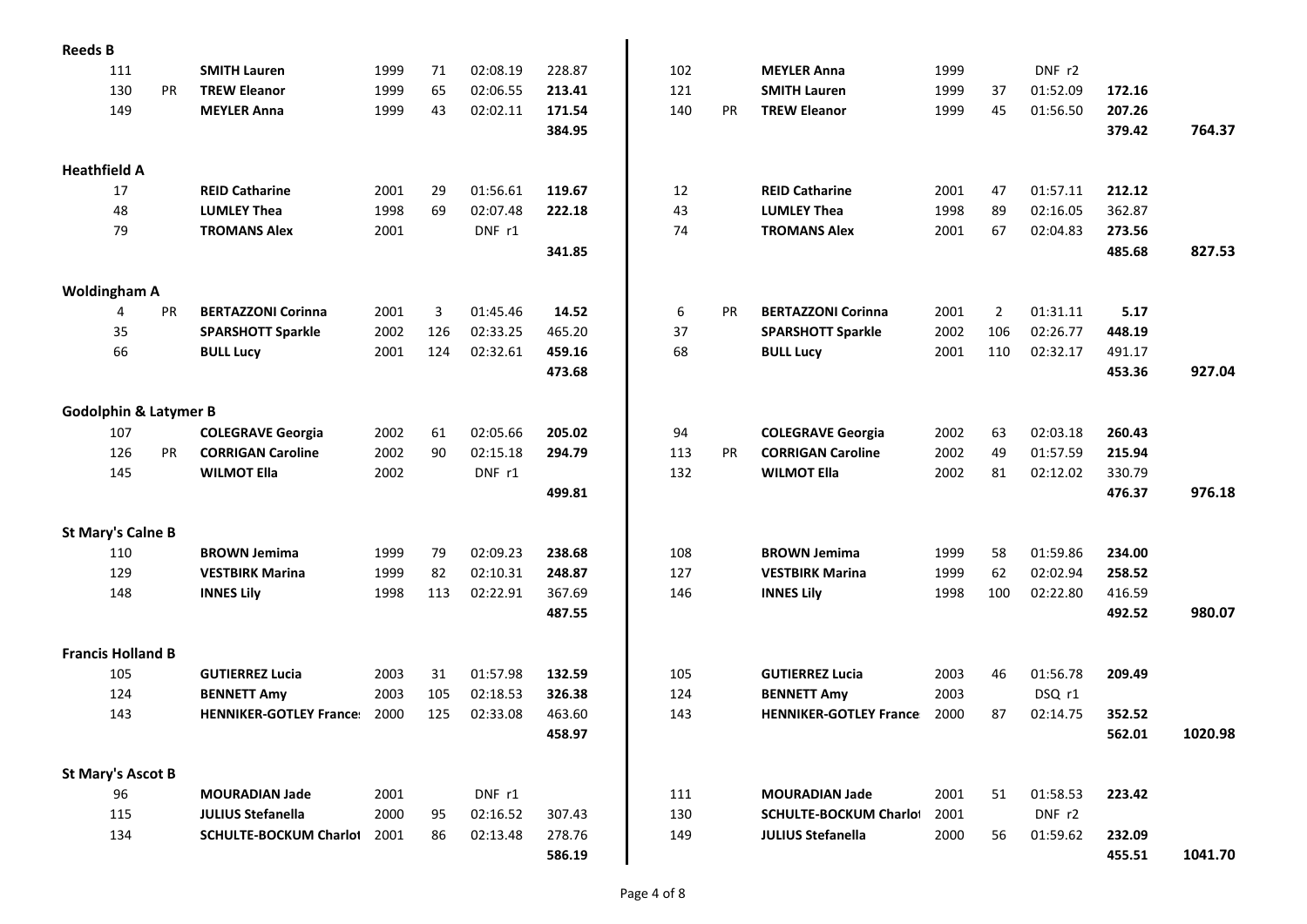| <b>Glenalmond A</b>     |     |           |                              |      |     |          |        |     |       |                              |      |     |          |        |         |
|-------------------------|-----|-----------|------------------------------|------|-----|----------|--------|-----|-------|------------------------------|------|-----|----------|--------|---------|
|                         | 31  |           | <b>NAIRNE Anastasia</b>      | 2000 | 65  | 02:06.55 | 213.41 | 5   | 36934 | <b>SCHAEBBICKE Casta</b>     | 2003 |     | DNF r1   |        |         |
|                         | 62  | <b>PR</b> | <b>SCHAEBBICKE Casta</b>     | 2003 | 48  | 02:03.02 | 180.12 | 36  |       | <b>ANDERSON Georgina</b>     | 2002 | 83  | 02:13.61 | 343.44 |         |
|                         | 93  |           | <b>ANDERSON Georgina</b>     | 2002 | 85  | 02:11.21 | 257.35 | 67  |       | <b>NAIRNE Anastasia</b>      | 2000 | 75  | 02:10.17 | 316.06 |         |
|                         |     |           |                              |      |     |          | 393.53 |     |       |                              |      |     |          | 659.50 | 1053.03 |
|                         |     |           |                              |      |     |          |        |     |       |                              |      |     |          |        |         |
| <b>NLCS B</b>           |     |           |                              |      |     |          |        |     |       |                              |      |     |          |        |         |
|                         | 112 |           | <b>STEVENS Lilyella</b>      | 2002 |     | DNF r2   |        | 103 |       | <b>STEVENS Lilyella</b>      | 2002 | 27  | 01:47.57 | 136.18 |         |
|                         | 131 |           | <b>UTERMANN Caroline</b>     | 2003 | 83  | 02:10.91 | 254.52 | 122 |       | <b>DAFFEY Schuyler</b>       | 2004 | 77  | 02:10.39 | 317.82 |         |
|                         | 150 |           | <b>DAFFEY Schuyler</b>       | 2004 | 114 | 02:23.69 | 375.04 | 141 |       | <b>UTERMANN Caroline</b>     | 2003 | 71  | 02:06.70 | 288.45 |         |
|                         |     |           |                              |      |     |          | 629.56 |     |       |                              |      |     |          | 424.63 | 1054.19 |
|                         |     |           |                              |      |     |          |        |     |       |                              |      |     |          |        |         |
| <b>Cheltenham B</b>     |     |           |                              |      |     |          |        |     |       |                              |      |     |          |        |         |
|                         | 98  |           | <b>ROSENFELD Lily</b>        | 2002 | 80  | 02:09.41 | 240.38 | 96  |       | <b>KILROY-SILK Ellaouise</b> | 2002 |     | DSQ r1   |        |         |
|                         | 117 |           | <b>LEUNG Una</b>             | 2001 | 67  | 02:06.67 | 214.54 | 115 |       | <b>LEUNG Una</b>             | 2001 | 74  | 02:09.46 | 310.41 |         |
|                         | 136 |           | <b>KILROY-SILK Ellaouise</b> | 2002 | 64  | 02:06.50 | 212.94 | 134 |       | <b>ROSENFELD Lily</b>        | 2002 | 76  | 02:10.37 | 317.66 |         |
|                         |     |           |                              |      |     |          | 427.48 |     |       |                              |      |     |          | 628.07 | 1055.55 |
|                         |     |           |                              |      |     |          |        |     |       |                              |      |     |          |        |         |
| <b>Stowe A</b>          |     |           |                              |      |     |          |        |     |       |                              |      |     |          |        |         |
|                         | 26  |           | <b>HOBBEY Bella</b>          | 1999 | 51  | 02:03.64 | 185.97 | 31  |       | <b>HOBBEY Bella</b>          | 1999 |     | DSQ r1   |        |         |
|                         | 57  |           | <b>LIVESEY Chloe</b>         | 2002 | 91  | 02:15.63 | 299.04 | 62  |       | <b>LIVESEY Chloe</b>         | 2002 | 52  | 01:58.99 | 227.08 |         |
|                         | 88  |           | <b>MONEY-KYRIE Jessamy</b>   | 2000 | 100 | 02:17.03 | 312.24 | 93  |       | <b>MONEY-KYRIE Jessamy</b>   | 2000 | 95  | 02:19.95 | 393.91 |         |
|                         |     |           |                              |      |     |          | 485.01 |     |       |                              |      |     |          | 620.99 | 1106.00 |
|                         |     |           |                              |      |     |          |        |     |       |                              |      |     |          |        |         |
| <b>Guildford High B</b> |     |           |                              |      |     |          |        |     |       |                              |      |     |          |        |         |
|                         | 103 |           | <b>HOSKING Olivia</b>        | 2003 | 89  | 02:14.99 | 293.00 | 104 |       | <b>HOSKING Olivia</b>        | 2003 | 73  | 02:08.93 | 306.20 |         |
|                         | 122 |           | 23571 LUPTON Freya           | 2001 | 92  | 02:15.90 | 301.58 | 123 |       | <b>TWINE Sophie</b>          | 2000 | 61  | 02:02.92 | 258.36 |         |
|                         | 141 |           | <b>TWINE Sophie</b>          | 2000 | 93  | 02:16.21 | 304.51 | 142 | 23571 | <b>LUPTON Freya</b>          | 2001 | 79  | 02:11.37 | 325.62 |         |
|                         |     |           |                              |      |     |          | 594.58 |     |       |                              |      |     |          | 564.56 | 1159.14 |
|                         |     |           |                              |      |     |          |        |     |       |                              |      |     |          |        |         |
| <b>Ipswich High B</b>   |     |           |                              |      |     |          |        |     |       |                              |      |     |          |        |         |
|                         | 101 |           | <b>SHELLEY Madeline</b>      | 2002 | 94  | 02:16.33 | 305.64 | 100 |       | <b>LEVENE Grace</b>          | 2001 | 48  | 01:57.31 | 213.71 |         |
|                         | 120 |           | <b>LEVENE Grace</b>          | 2001 | 77  | 02:08.83 | 234.91 | 119 |       | <b>SHELLEY Madeline</b>      | 2002 | 101 | 02:23.24 | 420.09 |         |
|                         | 139 |           | <b>RANKIN Grace</b>          | 2004 |     | DNF r2   |        | 138 |       | <b>RANKIN Grace</b>          | 2004 | 113 | 02:45.88 | 600.29 |         |
|                         |     |           |                              |      |     |          | 540.55 |     |       |                              |      |     |          | 633.80 | 1174.35 |
|                         |     |           |                              |      |     |          |        |     |       |                              |      |     |          |        |         |
| City of London Girls A  |     |           |                              |      |     |          |        |     |       |                              |      |     |          |        |         |
|                         | 30  |           | 22666 DONALDSON Isabel       | 1999 | 75  | 02:08.65 | 233.21 | 11  | 22666 | <b>DONALDSON Isabel</b>      | 1999 |     | DNF r1   |        |         |
|                         | 61  |           | <b>DOWNEY Emily</b>          | 1998 | 98  | 02:16.80 | 310.07 | 42  |       | <b>DOWNEY Emily</b>          | 1998 | 78  | 02:10.63 | 319.73 |         |
|                         | 92  |           | <b>COLTHORPE Emma</b>        | 2001 | 116 | 02:24.89 | 386.36 | 73  |       | <b>COLTHORPE Emma</b>        | 2001 | 91  | 02:18.70 | 383.96 |         |
|                         |     |           |                              |      |     |          | 543.28 |     |       |                              |      |     |          | 703.69 | 1246.97 |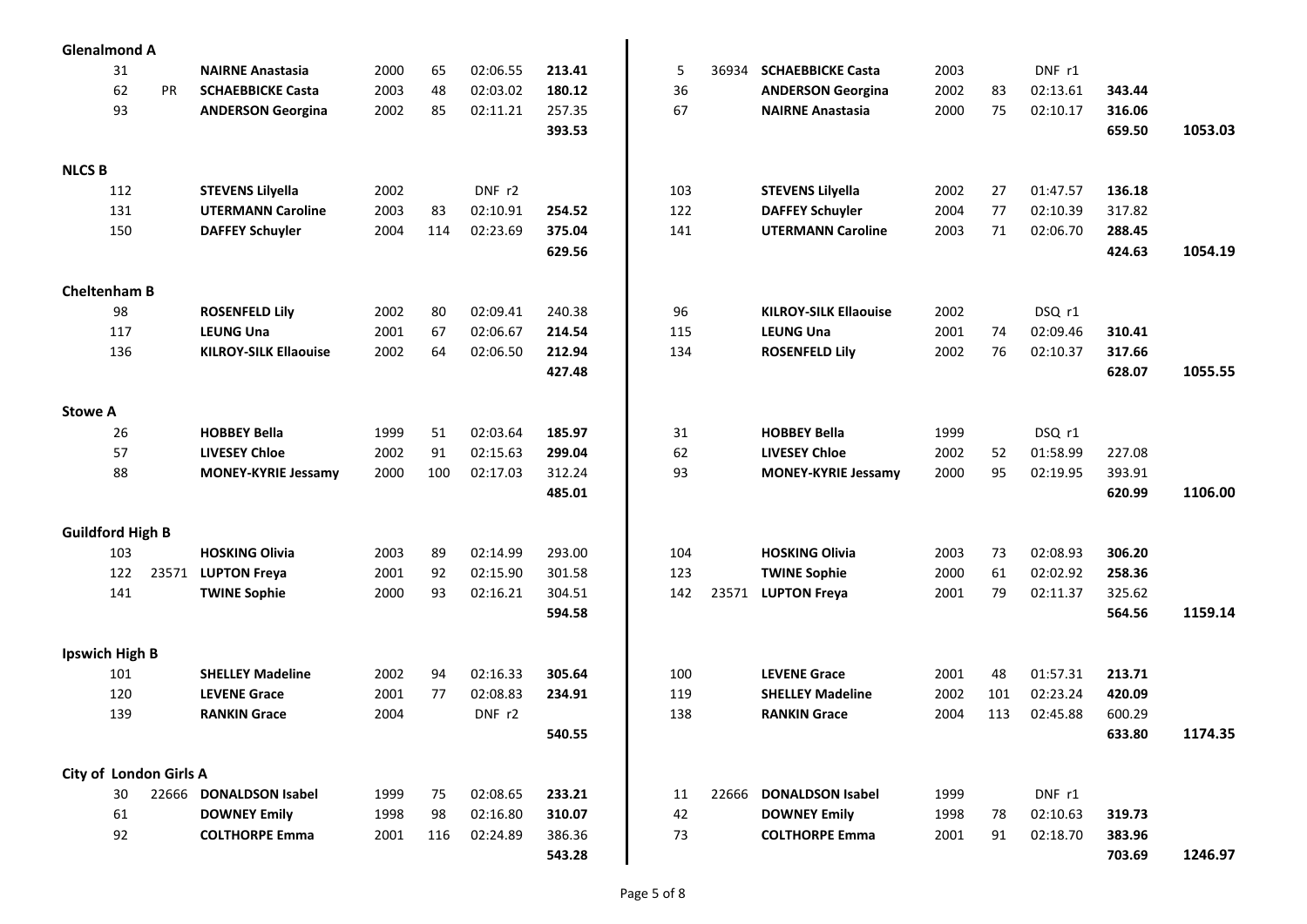| <b>Mayfield A</b>            |                                            |      |     |          |         |     |    |                                            |      |     |                      |         |         |
|------------------------------|--------------------------------------------|------|-----|----------|---------|-----|----|--------------------------------------------|------|-----|----------------------|---------|---------|
| 16                           | <b>HAURIE-MOSS Catherine</b>               | 2002 | 102 | 02:17.24 | 314.22  | 26  |    | <b>HAURIE-MOSS Catherine</b>               | 2002 | 102 | 02:23.86             | 425.03  |         |
| 47                           | <b>ERLAM India</b>                         | 2003 | 99  | 02:16.97 | 311.67  | 57  |    | <b>ERLAM India</b>                         | 2003 | 88  | 02:15.26             | 356.58  |         |
| 78                           | <b>MAHONEY Maisie</b>                      | 2004 | 117 | 02:25.42 | 391.36  | 88  |    | <b>MAHONEY Maisie</b>                      | 2004 | 93  | 02:19.23             | 388.18  |         |
|                              |                                            |      |     |          | 625.89  |     |    |                                            |      |     |                      | 744.76  | 1370.65 |
|                              |                                            |      |     |          |         |     |    |                                            |      |     |                      |         |         |
| <b>St Swithuns B</b>         |                                            |      |     |          |         |     |    |                                            |      |     |                      |         |         |
| 109                          | <b>SMAILES Harriet</b>                     | 2001 | 119 | 02:27.81 | 413.90  | 101 |    | <b>SMAILES Harriet</b>                     | 2001 |     | DNF r2               |         |         |
| 128                          | <b>CALDER Alice</b>                        | 2001 | 96  | 02:16.53 | 307.52  | 120 |    | <b>CALDER Alice</b>                        | 2001 | 72  | 02:07.35             | 293.62  |         |
| 147                          | <b>IRONSIDE Alex</b>                       | 2001 | 123 | 02:32.44 | 457.56  | 139 |    | <b>IRONSIDE Alex</b>                       | 2001 | 96  | 02:21.66             | 407.52  |         |
|                              |                                            |      |     |          | 721.42  |     |    |                                            |      |     |                      | 701.14  | 1422.56 |
|                              |                                            |      |     |          |         |     |    |                                            |      |     |                      |         |         |
| <b>Stamford A</b>            |                                            |      |     |          |         |     |    |                                            |      |     |                      |         |         |
| 29<br>PR                     | <b>ANDERSON Jessica</b>                    | 2004 | 109 | 02:21.83 | 357.50  | 20  |    | <b>RICHARDSON Georgia</b>                  | 2002 | 92  | 02:18.74             | 384.28  |         |
| 60                           | <b>ANDERSON Katie</b>                      | 2002 | 110 | 02:22.01 | 359.20  | 51  |    | <b>ANDERSON Katie</b>                      | 2002 | 94  | 02:19.36             | 389.21  |         |
| 91                           | <b>RICHARDSON Georgia</b>                  | 2002 | 121 | 02:30.23 | 436.72  | 82  | PR | <b>ANDERSON Jessica</b>                    | 2004 | 85  | 02:13.84             | 345.28  |         |
|                              |                                            |      |     |          | 716.70  |     |    |                                            |      |     |                      | 729.56  | 1446.26 |
|                              |                                            |      |     |          |         |     |    |                                            |      |     |                      |         |         |
| <b>Wycombe Abbey B</b><br>97 |                                            | 2000 | 88  | 02:14.76 | 290.83  | 99  |    |                                            | 2000 | 108 |                      | 470.40  |         |
| 116                          | <b>McCULLAGH Skye</b><br><b>GIBBS luli</b> | 1999 |     | DNF r2   |         | 118 |    | <b>McCULLAGH Skye</b><br><b>GIBBS luli</b> | 1999 | 103 | 02:29.56<br>02:25.00 | 434.10  |         |
|                              | <b>SHEPHERD Celina Anne</b>                | 1999 | 112 | 02:22.73 | 365.99  | 137 |    | <b>SHEPHERD Celina Anne</b>                | 1999 | 99  | 02:22.53             | 414.44  |         |
| 135                          |                                            |      |     |          | 656.82  |     |    |                                            |      |     |                      | 848.54  | 1505.36 |
|                              |                                            |      |     |          |         |     |    |                                            |      |     |                      |         |         |
| <b>Wellington B</b>          |                                            |      |     |          |         |     |    |                                            |      |     |                      |         |         |
| 104                          | <b>DODD Daisy</b>                          | 2000 |     | DNS r2   |         | 106 |    | <b>DODD Daisy</b>                          | 2000 | 68  | 02:05.68             | 280.33  |         |
| 123                          | <b>TAYLOR Grace</b>                        | 1999 | 129 | 02:35.97 | 490.85  | 125 |    | <b>HARFORD Emilie</b>                      | 2000 | 98  | 02:22.48             | 414.04  |         |
| 142                          | <b>HARFORD Emilie</b>                      | 2000 | 108 | 02:21.11 | 350.71  | 144 |    | <b>TAYLOR Grace</b>                        | 1999 | 112 | 02:34.71             | 511.39  |         |
|                              |                                            |      |     |          | 841.56  |     |    |                                            |      |     |                      | 694.37  | 1535.93 |
|                              |                                            |      |     |          |         |     |    |                                            |      |     |                      |         |         |
| <b>Glenalmond B</b>          |                                            |      |     |          |         |     |    |                                            |      |     |                      |         |         |
| 100                          | <b>FORSYTH Louisa</b>                      | 2003 | 131 | 02:38.94 | 518.86  | 107 |    | <b>MAQUACKER Sasha</b>                     | 2002 | 109 | 02:30.10             | 474.69  |         |
| 119                          | <b>MACPHERSON Sofia</b>                    | 2001 | 122 | 02:30.85 | 442.57  | 126 |    | <b>MACPHERSON Sofia</b>                    | 2001 | 105 | 02:26.37             | 445.01  |         |
| 138                          | <b>MAQUACKER Sasha</b>                     | 2002 | 132 | 02:45.64 | 582.04  | 145 |    | <b>FORSYTH Louisa</b>                      | 2003 | 107 | 02:27.72             | 455.75  |         |
|                              |                                            |      |     |          | 961.43  |     |    |                                            |      |     |                      | 900.76  | 1862.19 |
| <b>Mayfield B</b>            |                                            |      |     |          |         |     |    |                                            |      |     |                      |         |         |
| 108                          | <b>BONNEY Harriet</b>                      | 2002 | 118 | 02:26.38 | 400.41  | 112 |    | <b>BONNEY Harriet</b>                      | 2002 | 90  | 02:17.30             | 372.81  |         |
| 127                          | <b>TRUMAN Zara</b>                         | 2002 | 133 | 02:52.61 | 647.77  | 131 |    | <b>TRUMAN Zara</b>                         | 2002 | 114 | 02:57.13             | 689.83  |         |
| 146                          | <b>WEBB Maisie</b>                         | 2003 | 134 | 03:16.95 | 877.30  | 150 |    | <b>WEBB Maisie</b>                         | 2003 | 115 | 02:57.51             | 692.86  |         |
|                              |                                            |      |     |          | 1048.18 |     |    |                                            |      |     |                      | 1062.64 | 2110.82 |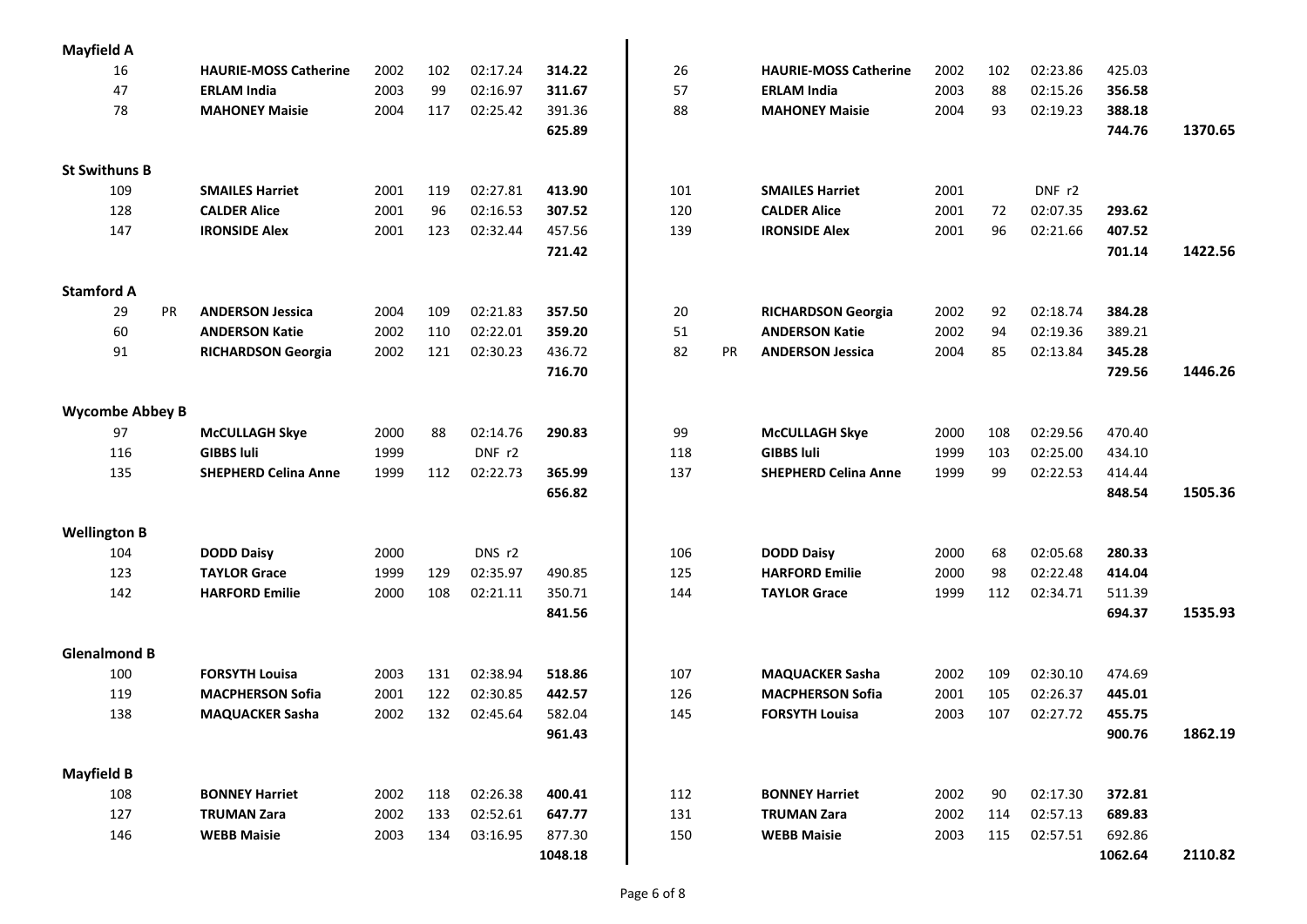## **Not Classified**

| <b>Francis Holland A</b> |                |                          |                              |      |     |          |        |                |       |                              |      |     |          |        |
|--------------------------|----------------|--------------------------|------------------------------|------|-----|----------|--------|----------------|-------|------------------------------|------|-----|----------|--------|
|                          | $\overline{7}$ |                          | <b>HARRISON Felicity</b>     | 1998 | 23  | 01:55.30 | 107.32 | 14             |       | <b>HARRISON Felicity</b>     | 1998 |     | DNF r1   |        |
|                          | 38             |                          | <b>HARRISON Annabelle</b>    | 2000 |     | DSQ r2   |        | 45             |       | <b>DIEU Camille</b>          | 2000 | 39  | 01:53.61 | 184.26 |
|                          | 69             |                          | <b>DIEU Camille</b>          | 2000 |     | DNF r1   |        | 76             |       | <b>HARRISON Annabelle</b>    | 2000 | 64  | 02:03.35 | 261.78 |
| <b>St Swithuns A</b>     |                |                          |                              |      |     |          |        |                |       |                              |      |     |          |        |
|                          | 20             | PR                       | <b>WALDRON Harriet</b>       | 2000 | 35  | 01:59.08 | 142.96 | 21             | PR    | <b>WALDRON Harriet</b>       | 2000 | 50  | 01:57.84 | 217.93 |
|                          | 51             |                          | <b>BODEN Stella</b>          | 2000 | 56  | 02:04.53 | 194.36 | 52             |       | <b>BODEN Stella</b>          | 2000 |     | DNF r2   |        |
|                          | 82             | 21053                    | <b>GRANT Isabelle</b>        | 2003 | 78  | 02:08.89 | 235.48 | 83             | 21053 | <b>GRANT Isabelle</b>        | 2003 |     | DSQ r1   |        |
|                          |                |                          |                              |      |     |          |        |                |       |                              |      |     |          |        |
| <b>Burgess Hill A</b>    |                |                          |                              |      |     |          |        |                |       |                              |      |     |          |        |
|                          | 13             |                          | <b>HOGBIN Annabel</b>        | 2002 | 52  | 02:03.71 | 186.63 | 22             |       | <b>HOGBIN Annabel</b>        | 2002 |     | DSQ r1   |        |
|                          | 44             |                          | <b>PAGE Lucy</b>             | 2000 | 73  | 02:08.55 | 232.27 | 53             |       | <b>PAGE Lucy</b>             | 2000 | 111 | 02:34.47 | 509.48 |
|                          | 75             |                          | <b>KOWSZUN Anya</b>          | 2003 | 127 | 02:33.95 | 471.80 | 84             |       | <b>KOWSZUN Anya</b>          | 2003 |     | DNF r2   |        |
|                          |                | <b>Richmond School A</b> |                              |      |     |          |        |                |       |                              |      |     |          |        |
|                          | 12             |                          | <b>COLE Mia</b>              | 1999 | 55  | 02:04.21 | 191.34 | 24             |       | <b>COLE Mia</b>              | 1999 | 38  | 01:53.22 | 181.15 |
|                          | 43             |                          | <b>CARNEGIE-BROWN Kather</b> | 2001 | 103 | 02:17.27 | 314.50 | 55             |       | <b>CARNEGIE-BROWN Kather</b> | 2001 |     | DNF r2   |        |
|                          | 74             |                          | <b>BUSHELL Isabel</b>        | 2001 | 115 | 02:24.35 | 381.27 | 86             |       | <b>BUSHELL Isabel</b>        | 2001 |     | DSQ r1   |        |
|                          |                |                          |                              |      |     |          |        |                |       |                              |      |     |          |        |
| <b>Tudor Hall A</b>      |                |                          |                              |      |     |          |        |                |       |                              |      |     |          |        |
|                          | 22             | 23029                    | <b>AGUSTSDOTTIR Maria</b>    | 2003 | 44  | 02:02.13 | 171.73 | 18             | 23029 | <b>AGUSTSDOTTIR Maria</b>    | 2003 |     | DSQ r1   |        |
|                          | 53             |                          | <b>CARTER Jessica</b>        | 1999 | 50  | 02:03.61 | 185.68 | 49             |       | <b>CARTER Jessica</b>        | 1999 |     | DNF r1   |        |
|                          | 84             |                          | <b>FLEMING Lorna</b>         | 2000 | 81  | 02:09.70 | 243.11 | 80             |       | <b>FLEMING Lorna</b>         | 2000 |     | DNF r2   |        |
| <b>Tudor Hall B</b>      |                |                          |                              |      |     |          |        |                |       |                              |      |     |          |        |
|                          | 102            |                          | <b>CARTER Saskia</b>         | 2002 | 111 | 02:22.63 | 365.05 | 110            |       | <b>CARTER Saskia</b>         | 2002 |     | DSQ r2   |        |
|                          | 121            |                          | <b>MILLER Jessica</b>        | 2000 | 87  | 02:14.14 | 284.98 | 129            |       | <b>MILLER Jessica</b>        | 2000 | 86  | 02:14.50 | 350.53 |
|                          | 140            |                          | <b>STATON Luren</b>          | 2001 | 97  | 02:16.78 | 309.88 | 148            |       | <b>STATON Luren</b>          | 2001 |     | DSQ r1   |        |
|                          |                |                          |                              |      |     |          |        |                |       |                              |      |     |          |        |
| <b>Millfield A</b>       |                |                          |                              |      |     |          |        |                |       |                              |      |     |          |        |
|                          | 21             | 20345                    | <b>GARMENT Harriett</b>      | 2000 | 63  | 02:06.24 | 210.48 | $\overline{7}$ | 20345 | <b>GARMENT Harriett</b>      | 2000 |     | DSQ r1   |        |
|                          | 52             |                          | <b>PARSONS Imogen</b>        | 1998 | 101 | 02:17.00 | 313.18 | 38             |       | <b>PARSONS Imogen</b>        | 1998 |     | DNS r1   |        |
|                          | 83             |                          | <b>ROUCH Rhiannon</b>        | 1999 |     | DNF r1   |        | 69             |       | <b>ROUCH Rhiannon</b>        | 1999 | 70  | 02:06.69 | 288.37 |